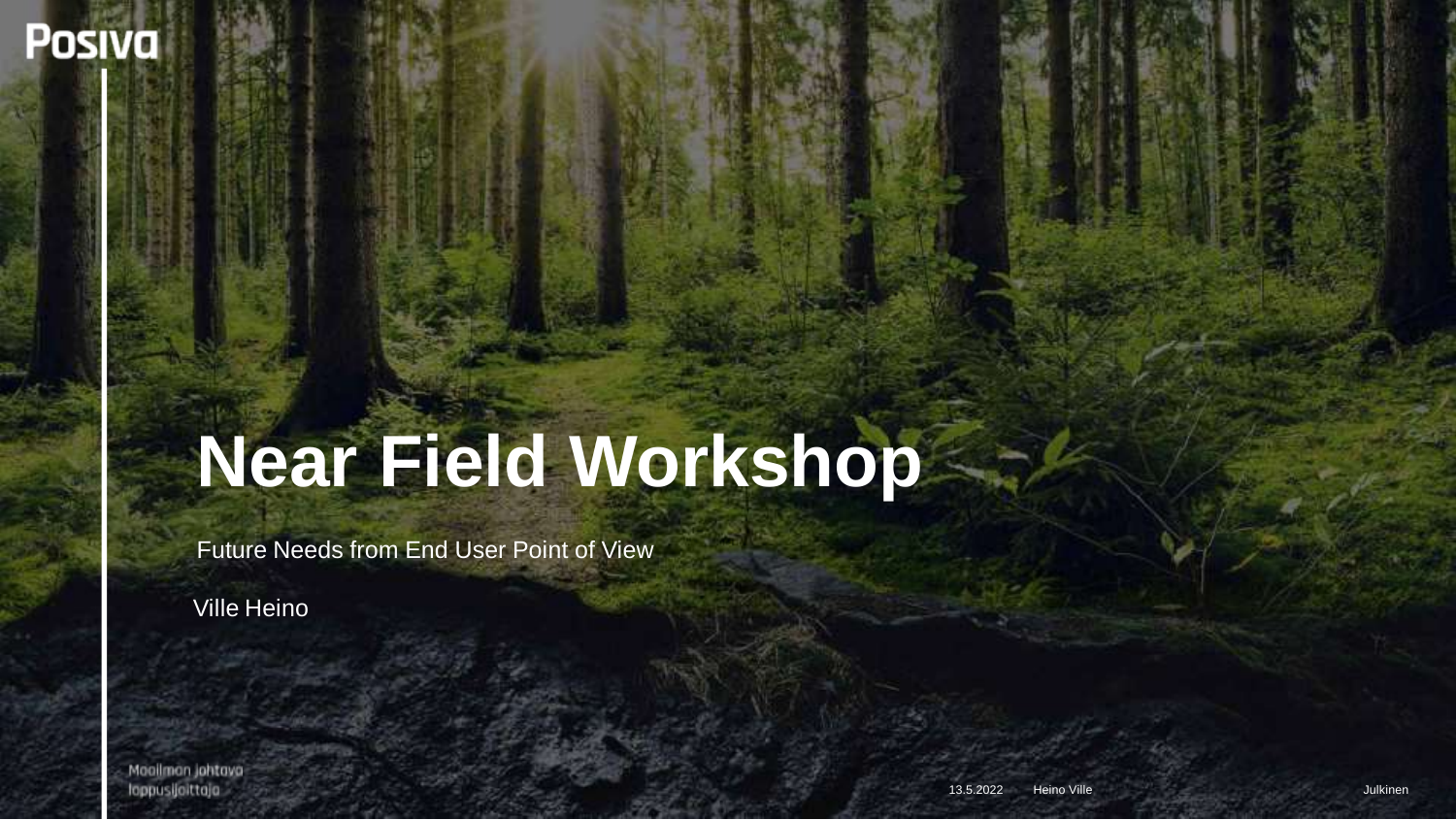### **Status of the EBS projects in spring 2022**

- Safety case and operating license application submitted in the end of 2021
- Design freezes for the safety case were done for different barriers few years earlier
	- Design changes done after the design freezes and performance related projects which are still ongoing are discussed in a complementary memorandum and will be submitted to STUK during 2022
	- $\rightarrow$  Covers the work that was planned in the Kehitysohjelma (after Safety Case 2012)
- Work after the safety case (OLA) primarily focuses on the qualification of the EBS components
	- Contruction plans presenting the planning, manufacturing and installation of the EBS components (for STUK`s approval)
- $\rightarrow$  Until the feedback for the safety case from STUK is ready and available...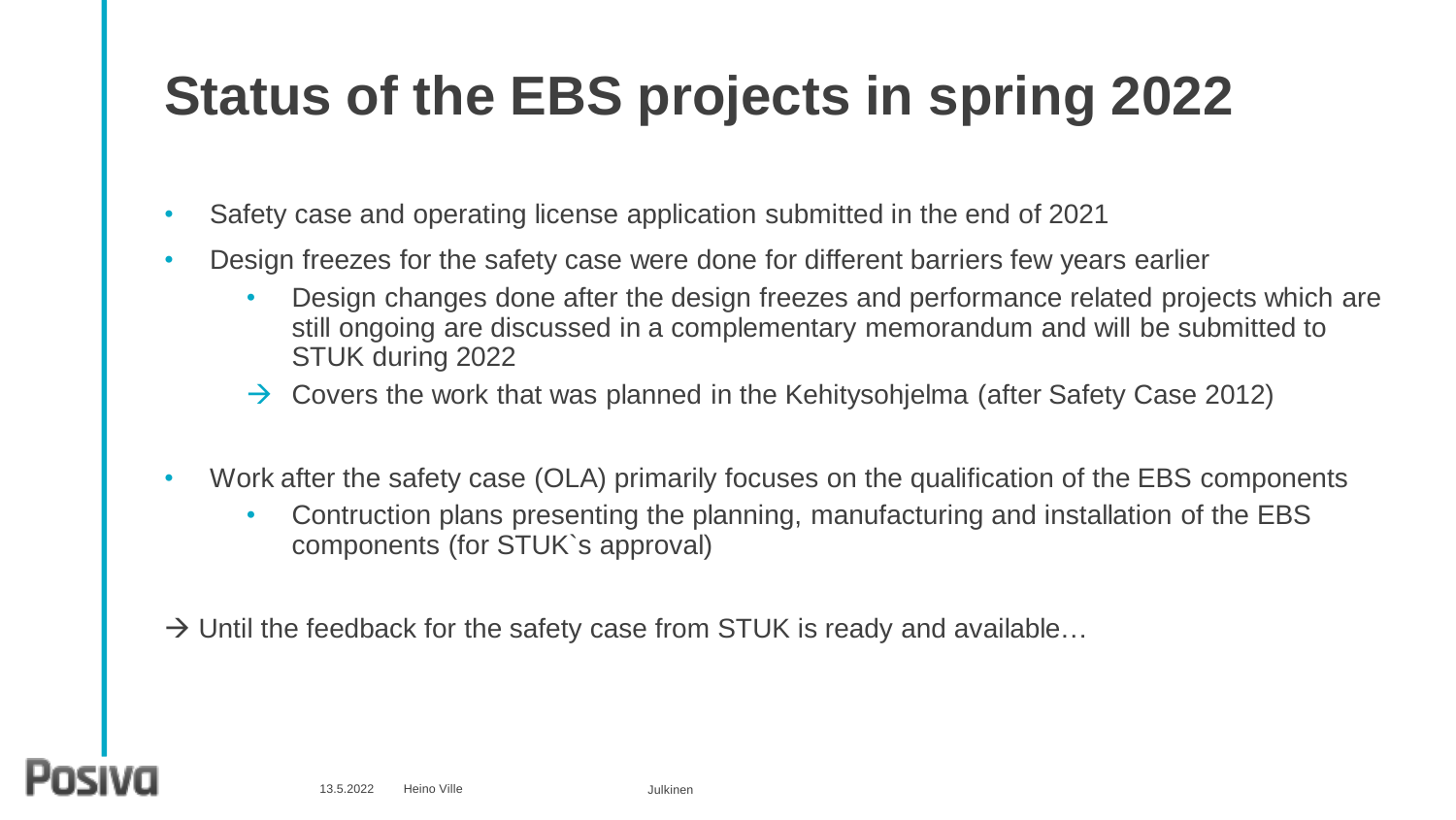#### **Future needs looking through Posiva glasses**

- Optimization of the EBS designs
	- Alternative clay material for Wyoming bentonite
	- Alternative granular design for buffer
	- Alternative production methods for canister components
	- Impacts on the performance issues
- Safety Case related issues
	- Construction/operation or long-term related changes in the conditions for the EBS
		- Transient conditions in the near-field (diluted groundwater, increased sulfide, increased salinity)  $\rightarrow$  the impact of operational phase transient conditions
	- Quality non-conformances particularly if designs or processes are changed  $\rightarrow$  initial state deviations and their importance (for long-term evolution)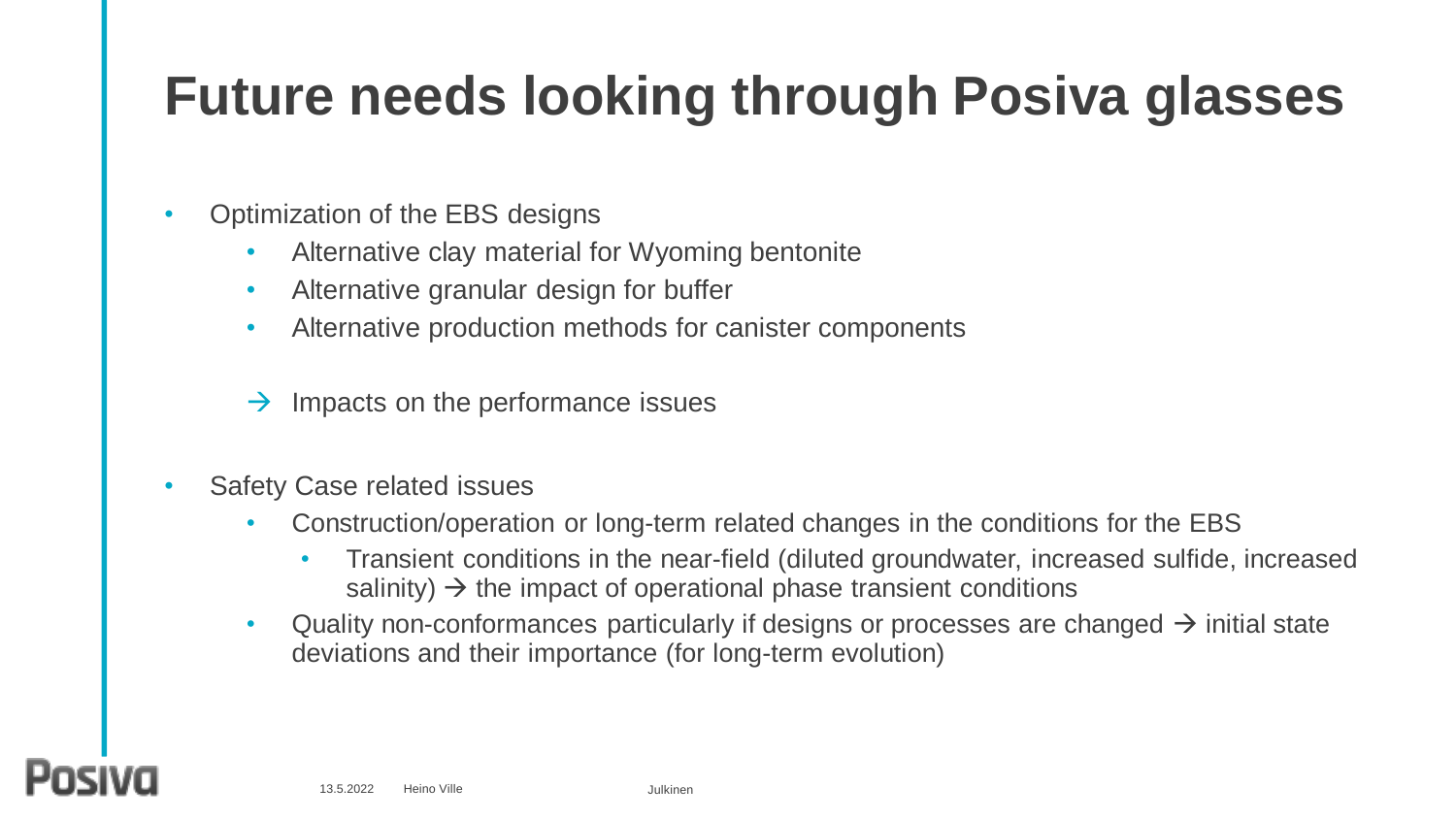#### **Clay performance related issues**

- Alternative clay material for buffer
	- Effects on the sulfur reactions, sulfide fluxes
	- The role of iron in the reactions
	- Microbial activity in different bentonites and needed densities
	- Other material related properties
- Alternative buffer design Granular buffer
	- Impact on the performance issues
	- Achieving the designed initial state
- Leaving the safety net in the tunnel roof and walls (foreign material, steel)
	- Is there any impact on the bentonite performance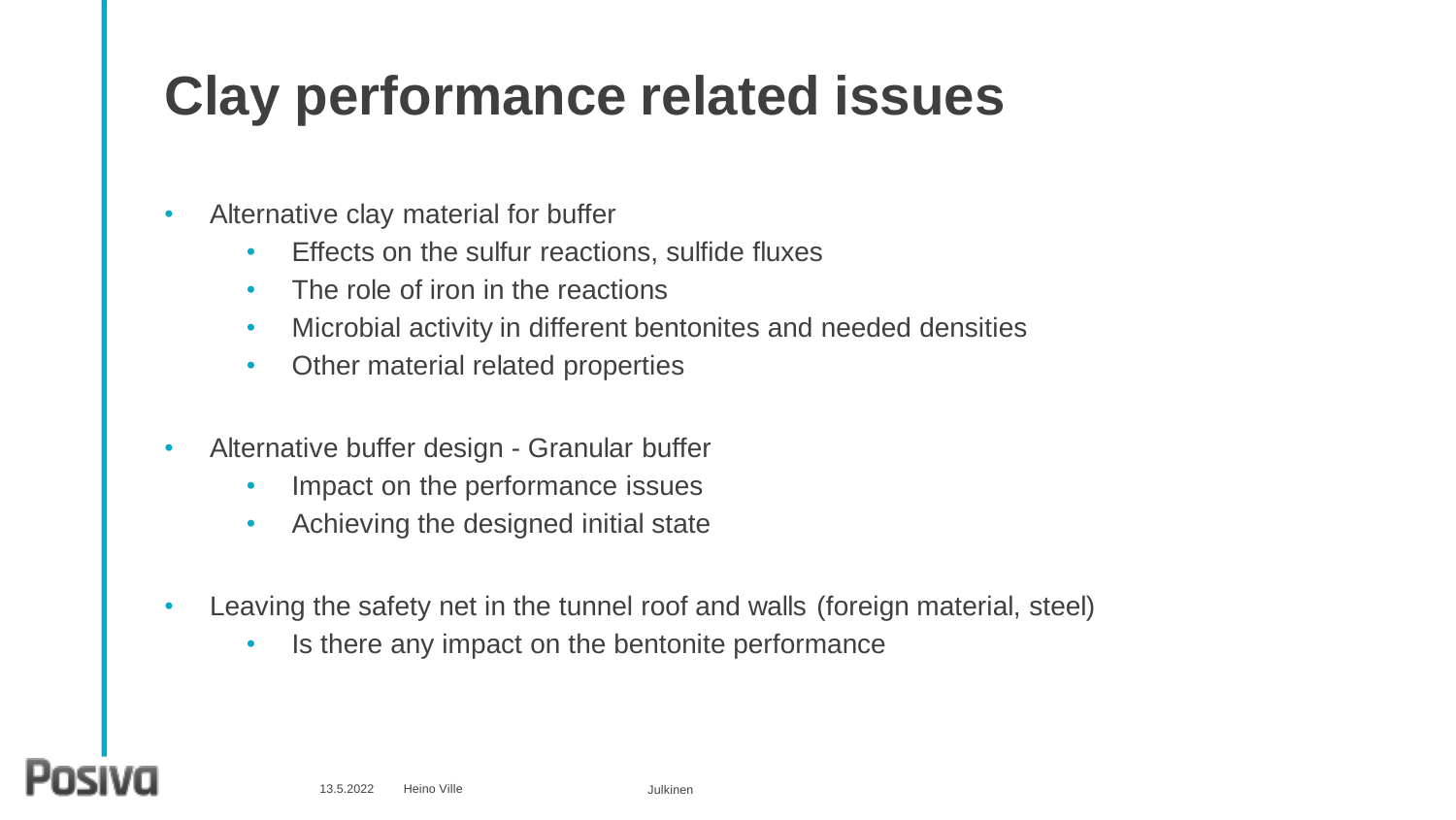#### **Canister performance related issues**

• Alternative ways to produce canister components, mainly copper tube

- Are all requirements achievable if produced for example by applying forging, rolling, welding techniques
- Questions are more related to production
- If different manufacturing methods are used, issues related to residual stresses, creep properties and corrosion properties have to be evaluated…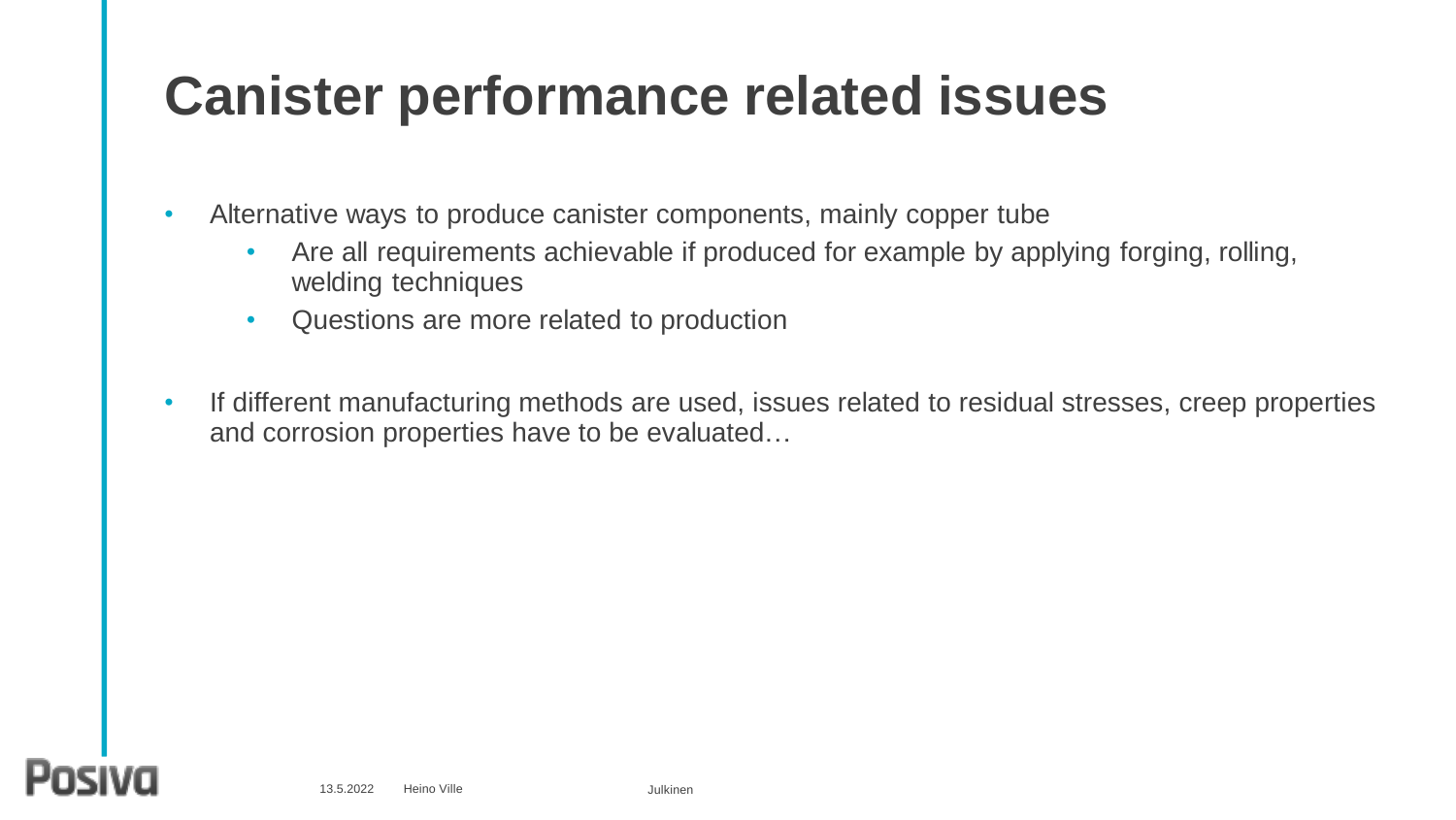#### **Contacts in Posiva**

Some example contact persons in Posiva for the future discussions:

Ville Heino, Clay topics

[ville.heino@posiva.fi](mailto:Ville.heino@posiva.fi)

Petri Koho, Canister topics [petri.koho@posiva.fi](mailto:Petri.koho@posiva.fi)

Pekka Kupiainen, Safety Case topics [pekka.kupiainen@posiva.fi](mailto:Pekka.kupiainen@posiva.fi)

Anne Kontula, Safety Case topics [anne.kontula@posiva.fi](mailto:anne.kontula@posiva.fi)

#### p